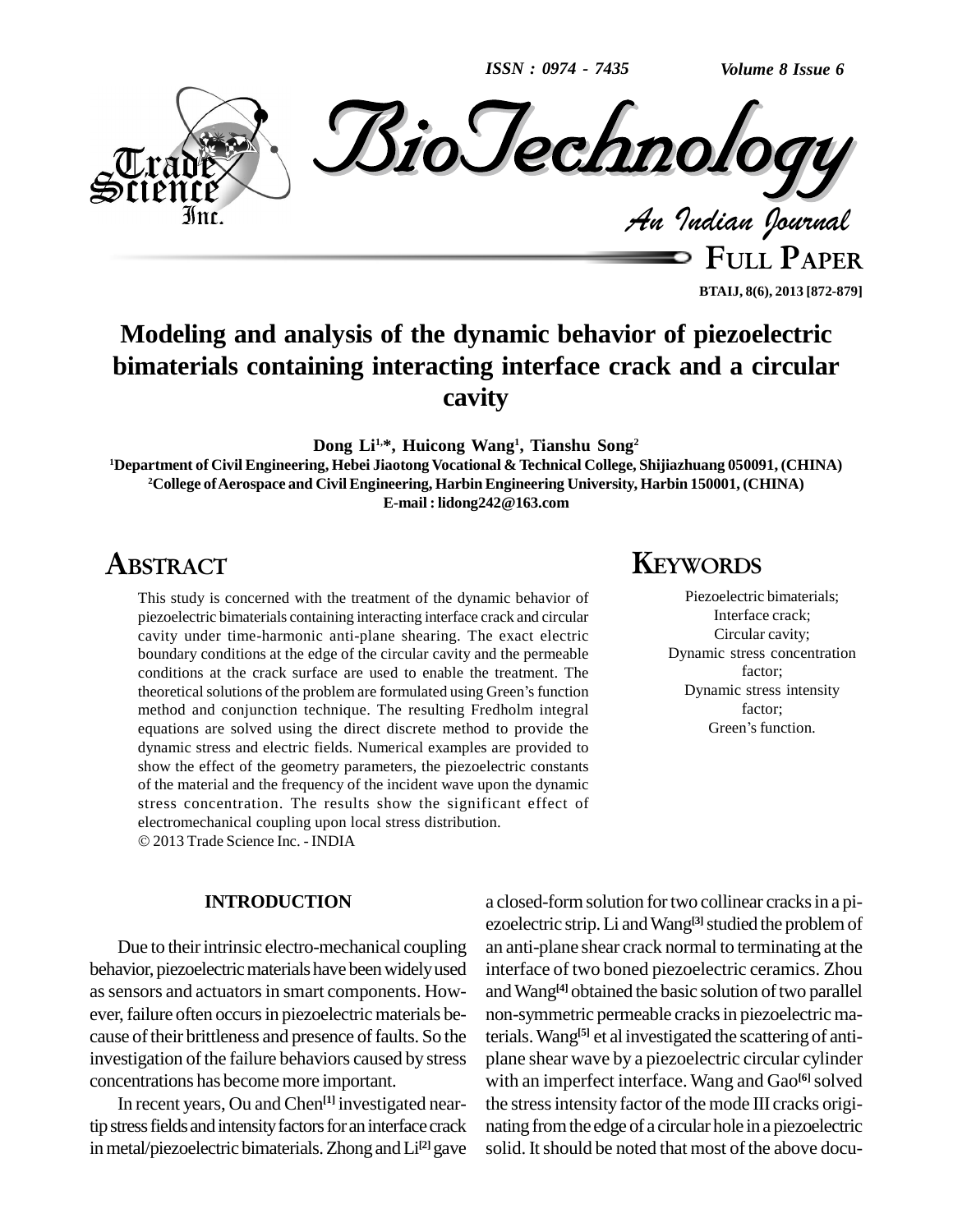ments are static, the dynamic cases have not been re-ported too many.

The objective of the present study is to provide a theoretical treatment of the dynamic interaction between the circular cavity and the interface crack in piezoelectric bimaterials under time-harmonic anti-plane shearing. The exact electric boundary conditions at the edge of the circular cavity and the permeable conditions at the crack surface are used in present paper. The dy-<br>namic electromechanical behavior is studied using anti-p<br>Green's function method and conjunction technique. The sity of namic electromechanical behavior is studied using present problem is reduced into the solutions for Fredholm integral equations of the first kind, which are solved by the direct discrete method. Numerical ex amples are provided to show the effect of the geometry parameters, the piezoelectric constants and the fre quency of the incident wave upon the dynamic stress concentration.

### **FORMULATION OFTHE PROBLEM**

Consider the problem of two bonded infinite pi ezoelectric materials containing a circular cavity near the interface and a crack subjected to a harmonic inci ezoelectric materials containing a circular cavity near<br>the interface and a crack subjected to a harmonic inci-<br>dent wave of frequency  $\acute{E}$  with an incident angle  $\pm_0$ , as and shown in Figure 1. Suppose the piezoelectric medium has been poled along the *z*-axis. *R* is the radius of the circular cavity in medium I. And *h* represents the distance of the cavity from the interface. The length of the interface crack is 2*A* along the *x* axis.

The steady-state mechanical and electrical fields corresponding to this incident wave will generally in-



**Figure 1 :Interacting interface crack and a circular cavity in a piezoelectric bimaterials**

**FULL PAPER**<br>volve an exponential harmonic factor  $e^{-iEt}$ . For the sake of convenience, thisfactor will be suppressed.

In the absence of body forces and free charges, the equilibrium equations of linear piezoelectric medium for a time-harmonic anti-plane shearing problemare given as **[7]** as <sup>[7]</sup><br>  $c_{44}\nabla^2 w + e_{15}\nabla^2 \phi + \rho \omega^2 w = 0, \quad e_{15}\nabla^2 w - \kappa_{11}\nabla^2 \phi = 0$  (1)

 $c_{44}\nabla^2 w + e_{15}\nabla^2 \phi + \rho \omega^2 w = 0$ ,  $e_{15}\nabla^2 w - \kappa_{11}\nabla^2 \phi$ <br>Where  $\nabla^2$  stands for  $\partial^2/\partial x^2 + \partial^2/\partial y^2$ , and Where  $\nabla^2$  stands for  $\frac{\partial^2}{\partial x^2} + \frac{\partial^2}{\partial y^2}$ , and *w*,  $\phi$ ,  $\rho$  are anti-plane displacement, electric potential, mass den sity of the medium. While  $c_{44}$ ,  $e_{15}$ ,  $\kappa_{11}$  are the elastic modulus, the piezoelectric constant and dielectric con stant of the medium, respectively. Equation  $(1)$  can be simplified further

simplified further  
\n
$$
\nabla^2 w + k^2 w = 0, \ \nabla^2 \varphi = 0, \ \ \phi = \frac{e_{15}}{\kappa_{11}} w + \varphi
$$
\n(2)

where the wave number *k* is defined by  $k^2 = \frac{P}{r}$  $k^2 = \frac{\rho \omega^2}{c^*}$  with  $\frac{\rho \omega}{\omega}$  with

$$
c^* = c_{44} + \frac{e_{15}^2}{\kappa_{11}} = c_{44}(1 + \lambda) \text{ and } \lambda = \frac{e_{15}^2}{c_{44}\kappa_{11}}.
$$

By introducing a complex variable  $\eta = x + iy = re^{i\theta}$ <br>its conjugate  $\overline{\eta} = x - iy = re^{-i\theta}$ , the equation (2) can and its conjugate  $\overline{\eta} = x - iy = re^{-i\theta}$ , the  $\theta$ be rewritten as n as  $\frac{\partial^2 \varphi}{\partial x^2}$ 

be rewritten as  
\n
$$
\frac{\partial^2 w}{\partial \eta \partial \overline{\eta}} + \frac{1}{4} k^2 w = 0, \quad \frac{\partial^2 \varphi}{\partial \eta \partial \overline{\eta}} = 0, \quad \phi = \frac{e_{15}}{\kappa_{11}} w + \varphi
$$
\n(3)

While the constitutive relations can be rewritten as<br> $\partial w_{ij} = \partial w_{ij} + \partial \phi_{ij} = \partial \phi_{ij} + \partial \phi_{ij}$ 

$$
\tau_{rz} = c_{44} \left( \frac{\partial w}{\partial \eta} e^{i\theta} + \frac{\partial w}{\partial \overline{\eta}} e^{-i\theta} \right) + e_{15} \left( \frac{\partial \phi}{\partial \eta} e^{i\theta} + \frac{\partial \phi}{\partial \overline{\eta}} e^{-i\theta} \right),
$$
\n
$$
\tau_{\theta z} = ic_{44} \left( \frac{\partial w}{\partial \eta} e^{i\theta} - \frac{\partial w}{\partial \overline{\eta}} e^{-i\theta} \right) + ie_{15} \left( \frac{\partial \phi}{\partial \eta} e^{i\theta} - \frac{\partial \phi}{\partial \overline{\eta}} e^{-i\theta} \right),
$$
\n
$$
D_r = e_{15} \left( \frac{\partial w}{\partial \eta} e^{i\theta} + \frac{\partial w}{\partial \overline{\eta}} e^{-i\theta} \right) - \kappa_{11} \left( \frac{\partial \phi}{\partial \eta} e^{i\theta} + \frac{\partial \phi}{\partial \overline{\eta}} e^{-i\theta} \right),
$$
\n
$$
D_\theta = ie_{15} \left( \frac{\partial w}{\partial \eta} e^{i\theta} - \frac{\partial w}{\partial \overline{\eta}} e^{-i\theta} \right) - ik_{11} \left( \frac{\partial \phi}{\partial \eta} e^{i\theta} - \frac{\partial \phi}{\partial \overline{\eta}} e^{-i\theta} \right).
$$
\n(4)

components,  $D_r$  and  $D_\theta$  are in-plane electric displace-In which  $\tau_{r\bar{z}}$  and  $\tau_{\theta z}$  are anti-plane shear stress ment components, respectively.

The boundary conditions of the present problem can be written as

*Indian Journal*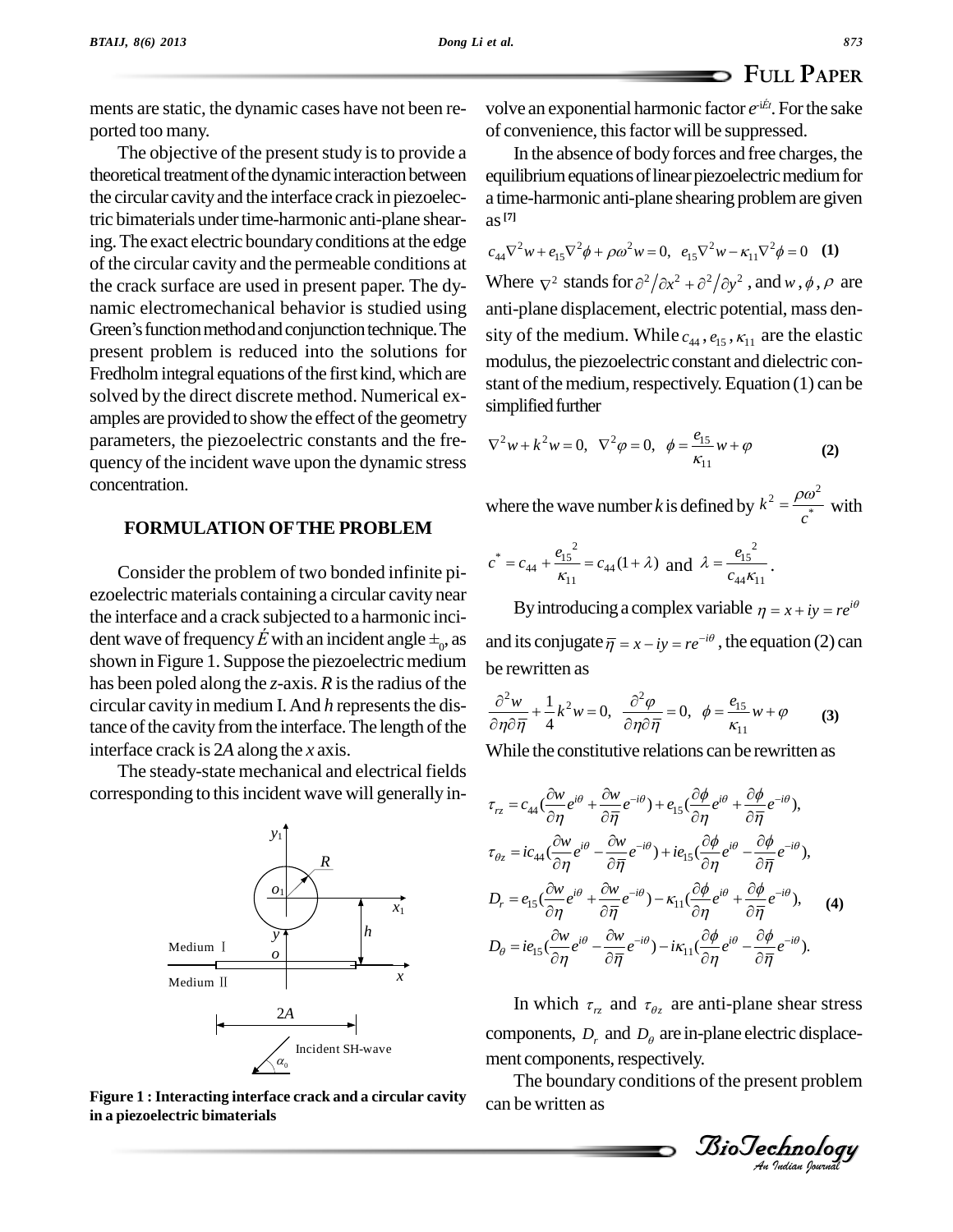*BTAIJ, 8(6) 2013*

# **FULL PAPER**

$$
\begin{cases}\nD_{\theta}^{L}(\eta, \overline{\eta}) = D_{\theta}^{L}(\eta, \overline{\eta}), \ \tau_{\theta z}^{L}(\eta, \overline{\eta}) = 0 \\
\tau_{\theta z}^{L}(\eta, \overline{\eta}) = 0, \ \phi^{L}(\eta, \overline{\eta}) = \phi^{L}(\eta, \overline{\eta})\n\end{cases} \tag{5}
$$
\nat  $\eta = x, -A \leq x \leq A$ 

at 
$$
\eta = x, -A \le x \le A
$$
  
\n
$$
\begin{cases}\n\tau_{rz}^{\text{I}}(\eta_1, \overline{\eta_1}) = 0 \\
\phi^{\text{I}}(\eta_1, \overline{\eta_1}) = \phi^c(\eta_1, \overline{\eta_1}) , & |\eta_1| = R \\
D_r^{\text{I}}(\eta_1, \overline{\eta_1}) = D_r^c(\eta_1, \overline{\eta_1})\n\end{cases}
$$
\n(6)

The superscript I, II and *c* refer to the variable in the medium I, medium II and the cavity respectively.<br>**SOLUTIONS OF GREEN'S FUNCTION** 

potential Green's function in medium I are the solutions for an isotropic piezoelectric half space with a circular cavity impacted by an out-plane harmonic line source loading at the horizontal surface.

 $D_{\theta}^{1}( \eta, \bar{\eta}) = D_{\theta}^{1}( \eta, \bar{\eta})$ ,  $\tau_{\theta z}^{k}( \eta, \bar{\eta}) = 0$ <br>  $\tau_{\theta z}^{R}( \eta, \bar{\eta}) = 0$ ,  $\phi^{l}(\eta, \bar{\eta}) = \phi^{R}( \eta, \bar{\eta}) = 0$ <br>  $\tau_{\theta z}^{R}( \eta, \bar{\eta}) = 0$ ,  $\phi^{l}(\eta, \bar{\eta}) = \phi^{R}( \eta, \bar{\eta})$ <br>
at  $\eta = x, -A \le x \le A$ <br>  $\left\{ \tau_{\pi}^{1}(\eta_1, \bar{\eta}_$ The fundamental solutions, which satisfy the governing equation (3) and the boundary condition equations (6), can be decomposed into two parts: one is the disturbance impacted by a line source loading and the other is the scattered wave excited by the circular cav-

ity. The first part can be expressed as <sup>[8]</sup>  

$$
G_w^{(i)} = \frac{i}{2c_{44}^1(1+\lambda_1)} H_0^{(1)}(k_1|\eta - \eta_0|), \ \ G_\phi^{(i)} = \frac{e_{15}^1}{\kappa_{11}^1} G_w^{(i)}(\eta) \qquad \text{if}
$$

Where  $H_0^{(1)}$  (\*) expresses the zero-order Hankel function of the first kind. And the second part can be written as

$$
G_w^{(s)} = \sum_{n=-\infty}^{\infty} A_n [\chi_n^{(1)} + \chi_n^{(2)}]
$$
  
\n
$$
G_{\phi}^{(s)} = \frac{e_{15}^1}{\kappa_{11}^1} G_w^{(s)} + \sum_{n=1}^{\infty} [B_n \chi_n^{(3)} + C_n \chi_n^{(4)}]
$$
\n(8)

Where,  $\ddot{\phantom{0}}$ 

Where,  
\n
$$
\begin{cases}\n\chi_n^{(1)} = H_n^{(1)}(k_1|\eta|)[\eta/|\eta|]^{n} \\
\chi_n^{(2)} = H_n^{(1)}(k_1|\eta + 2ih)|[(\eta + 2ih)/|\eta + 2ih|]^{-n} \\
\chi_n^{(3)} = \eta^{-n} + (\overline{\eta} - 2ih)^{-n} \\
\chi_n^{(4)} = \overline{\eta}^{-n} + (\eta + 2ih)^{-n}\n\end{cases}
$$

 $\overline{a}^{J} = \overline{\eta}^{-n} + (\eta - 2ih)^{-n}$ <br> *A*  $\overline{\eta} = \overline{\eta}^{-n} + (\eta + 2ih)^{-n}$ <br> *So* the expressions of the Green's functions in me-<br> *In* I can be written as<br> *io*  $\overline{Jechnology}$ dium I can be written as

$$
G_w^{\text{I}} = G_w^{(i)} + G_w^{(s)}, \quad G_{\phi}^{\text{I}} = G_{\phi}^{(i)} + G_{\phi}^{(s)}
$$
(9)

The cavity is assumed to be vacuum or filled with homogeneous gas of dielectric constant  $\kappa_{\rm 0}$  , and free of forces and surface charges **[9]**. Only electric field exists in the cavity. The infinite expression of the electric potential which is satisfied the Laplace equation inside the<br>cavity should be<br> $G_t^c = D_0 + \sum_{n=1}^{\infty} [D_n n^n + E_n \overline{n}^n]$  (10) cavity should be<br> $C_1^c$ ,  $D_1$ ,  $\sum_{i=1}^{\infty}$   $C_i^c$ ,  $D_i$ ,  $E_i$ 

cavity should be  
\n
$$
G_{\phi}^{c} = D_{0} + \sum_{n=1}^{\infty} [D_{n} \eta^{n} + E_{n} \overline{\eta}^{n}]
$$
\n(10)

The Unknown Coefficients  $D_n$  and  $E_n$  can be ob-<br>ed by boundary condition equations (6).<br>The Green's functions of medium II are the fundatained by boundary condition equations (6).

SOLUTIONS OF GREEN'S FUNCTION<br>The Green's functions of medium II are the funda-<br>The displacement Green's function and the electric mental solutions for a half space impacted by an outmental solutions for a half space impacted by an outplane harmonic line source loading at the horizontal sur-

face. They can be expressed as  
\n
$$
G_w^{\text{II}} = \frac{i}{2c_{44}^{\text{II}}(1 + \lambda_{\text{II}})} H_0^{(1)}(k_{\text{II}} | \eta - \eta_0|), \ \ G_{\phi}^{\text{II}} = \frac{e_{15}^{\text{II}}}{k_{11}^{\text{II}}} G_w^{\text{II}} \ (11)
$$

## **SOLUTIONS OF INTERACTING BETWEEN THE CAVITY ANDTHE INTERFACE CRACK**

Consider the incident wave is a harmonic wave Consider the incident wave is a harmonic wave<br>which is directed at an angle  $\pm_0$  with the interface. The incident, reflected and transmitted waves can be generally expressed as  $[10]$ <br>  $\begin{bmatrix} k_{\text{B}} & -i\alpha & -i\alpha & -1 \end{bmatrix}$ 

$$
\text{erally expressed as } \mathbf{u}^{(i)} = w_0 \exp\left\{-i\frac{k_1}{2} \left[ \eta e^{-i\alpha_0} + \overline{\eta} e^{i\alpha_0} \right] \right\}
$$
\n
$$
\phi^{(i)} = \phi_0 \exp\left\{-i\frac{k_1}{2} \left[ \eta e^{-i\alpha_0} + \overline{\eta} e^{i\alpha_0} \right] \right\} \tag{12}
$$

$$
w^{(r)} = w_1 \exp\left\{-i\frac{k_1}{2} \Big[ \eta e^{i\alpha_0} + \overline{\eta} e^{-i\alpha_0} \Big] \right\}
$$
  

$$
\phi^{(r)} = \phi_1 \exp\left\{-i\frac{k_1}{2} \Big[ \eta e^{i\alpha_0} + \overline{\eta} e^{-i\alpha_0} \Big] \right\}
$$
 (13)

$$
w^{(t)} = w_2 \exp\left\{-i\frac{k_{\Pi}}{2}\Big[n e^{-i\alpha_2} + \overline{\eta} e^{i\alpha_2}\Big]\right\}
$$
  

$$
\phi^{(t)} = \phi_2 \exp\left\{-i\frac{k_{\Pi}}{2}\Big[n e^{-i\alpha_2} + \overline{\eta} e^{i\alpha_2}\Big]\right\}
$$
 (14)

The detailed expressions of *w*<sub>*j*</sub> and  $\phi$  (j=0,1,2), which are the amplitudes of these waves, are fully de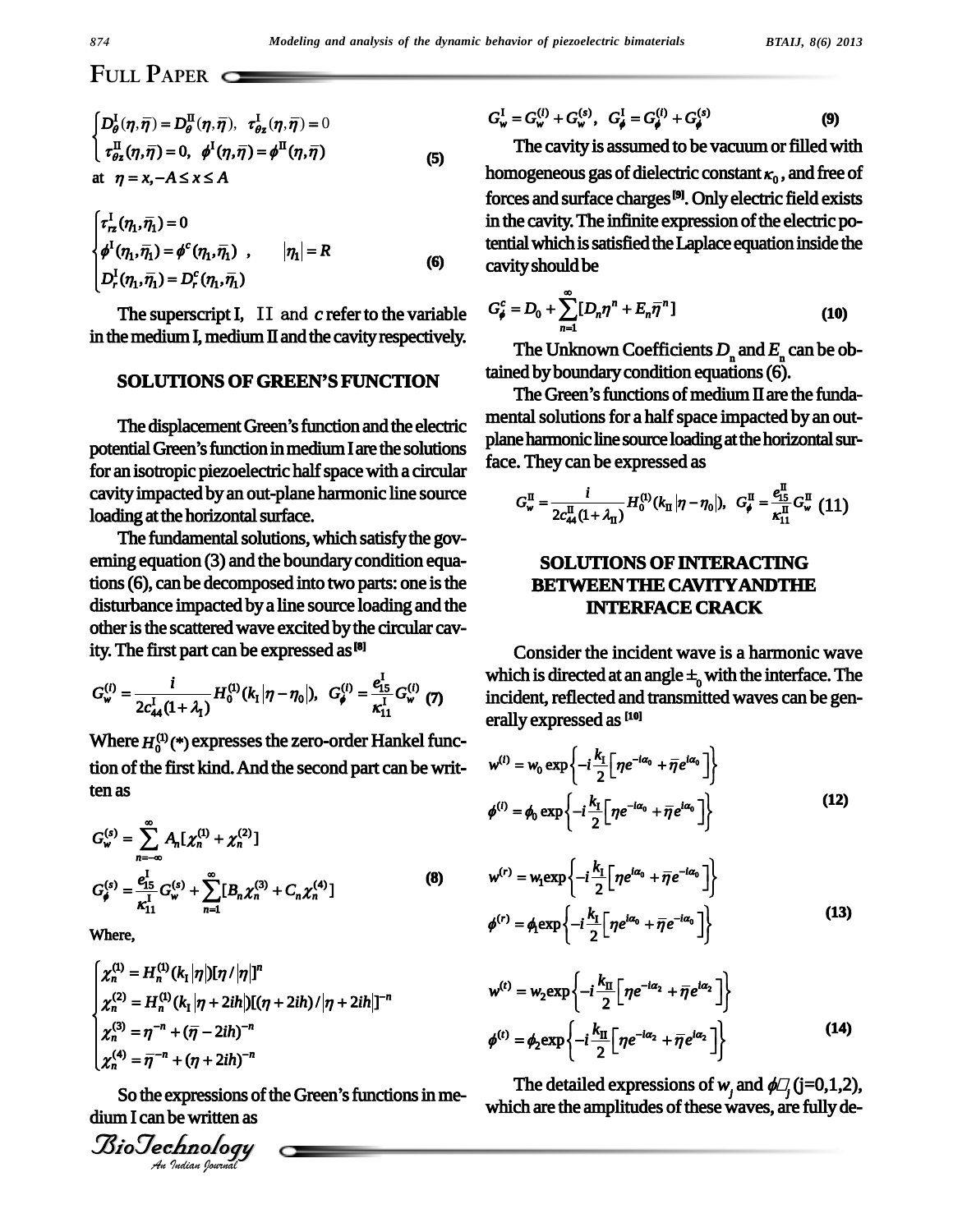scribed inWangí<sup>s</sup> work **[10]**.

Now, the incident wave and the reflected wave are applied to the half space of medium I which contains the circular cavity.To satisfy the traction free and the impermeable conditions at the surface, the scattered anti-plane displacement and electric potential in the medium I canbe expressed as

$$
\text{median I can be expressed as}
$$
\n
$$
w^{(1s)} = \sum_{n=-\infty}^{\infty} F_n[\chi_n^{(1)} + \chi_n^{(2)}]
$$
\n
$$
\phi^{(1s)} = \frac{e_{1s}^1}{\kappa_{11}^1} w^{(s)} + \sum_{n=1}^{\infty} [P_n \chi_n^{(3)} + Q_n \chi_n^{(4)}]
$$
\n(15)

the cavity should be expressed as

The infinite expression of electric potential inside  
the cavity should be expressed as  
ment  

$$
\phi^{(Ic)} = S_0 + \sum_{n=1}^{\infty} [S_n \eta^n + T_n \overline{\eta}^n]
$$
(16) tively

The value of the Unknown Coefficients  $S_0$ ,  $S_n$  and  $w = w$ *T*<sub>n</sub> can be obtained by the boundary conditions (6). Similarly, the transmitted waves are applied to the

half space of medium II. The scattered waves do not exist because there is no defect in medium II.



**Figure 2 : Conjunction of two semi-infinite piezoelectric media**

Based on the obtained Green's functions, the antiplane displacements and the electric potentialsin the half spaces of medium I and II, the interacting solutions of the circular cavity and the interface crack in piezo electric bimaterials can be constructed by using the conjunction technique, as shown in Figure 3.

The construction process as follows. Firstly, the piezoelectric bimaterials are divided into two parts: the upper half space of medium I and the lower half space of medium II along the interface at  $y=0$ . The total antiplane displacement  $_{W}$ <sup>r</sup> , the total electric potential field  $_{\phi}$ <sup>r</sup> , the total shear stress  $\tau_{\theta z}^{\text{I}}$  and the total electric displacement  $D_{\theta}^{I}$  on the surface of medium I can be respectivelyexpressed as *i vely expressed as*  $w^I = w^{(i)} + w^{(r)} + w^{(ks)}, \phi^I = \phi^{(i)} + \phi^{(r)} + \phi^{(ks)}$  (17)

$$
w^{\text{I}} = w^{(i)} + w^{(r)} + w^{(\text{Is})}, \phi^{\text{I}} = \phi^{(i)} + \phi^{(r)} + \phi^{(\text{Is})}
$$
(17)

$$
w^{I} = w^{(i)} + w^{(r)} + w^{(Is)}, \phi^{I} = \phi^{(i)} + \phi^{(r)} + \phi^{(Is)}
$$
(17)  

$$
\tau^{I}_{\theta z} = \tau^{(i)}_{\theta z} + \tau^{(r)}_{\theta z} + \tau^{(Is)}_{\theta z}, D^{I}_{\theta} = D^{(i)}_{\theta} + D^{(r)}_{\theta} + D^{(Is)}_{\theta}
$$
(18)

And  $_{W}$ <sup>II</sup> ,  $_{\sigma}$ <sup>II</sup>,  $_{\sigma}$ <sup>II</sup><sub> $_{\sigma}$ </sub>,  $_{D_{\theta}$ <sup>II</sup> on the surface of medium a!

can be written respectively as  
\n
$$
w^{\text{II}} = w^{(t)}, \phi^{\text{II}} = \phi^{(t)}, \tau_{\theta z}^{\text{II}} = \tau_{\theta z}^{(t)}, D_{\theta}^{\text{II}} = D_{\theta}^{(t)}
$$
\nSecondly, a pair of opposite sheares  $-\tau_{\theta z}^{\text{I}}$  and  $-\tau_{\theta z}^{\text{II}}$ 

are upper and lower surfaces at n, respectively. And additional shear stresses  $f_1(r_0, \theta_0)$ ,  $f_2(r_0, \theta_0)$  and additional electric displacement  $f_3(r_0, \theta_0)$  ,  $f_4(r_0, \theta_0)$  are also applied on the surfaces respectively, so as to meet the continuity conditions of the surface  $y=0$  while conjunction of two parts, as shown in Figure 3. This can create the traction free and electrically permeable crack.





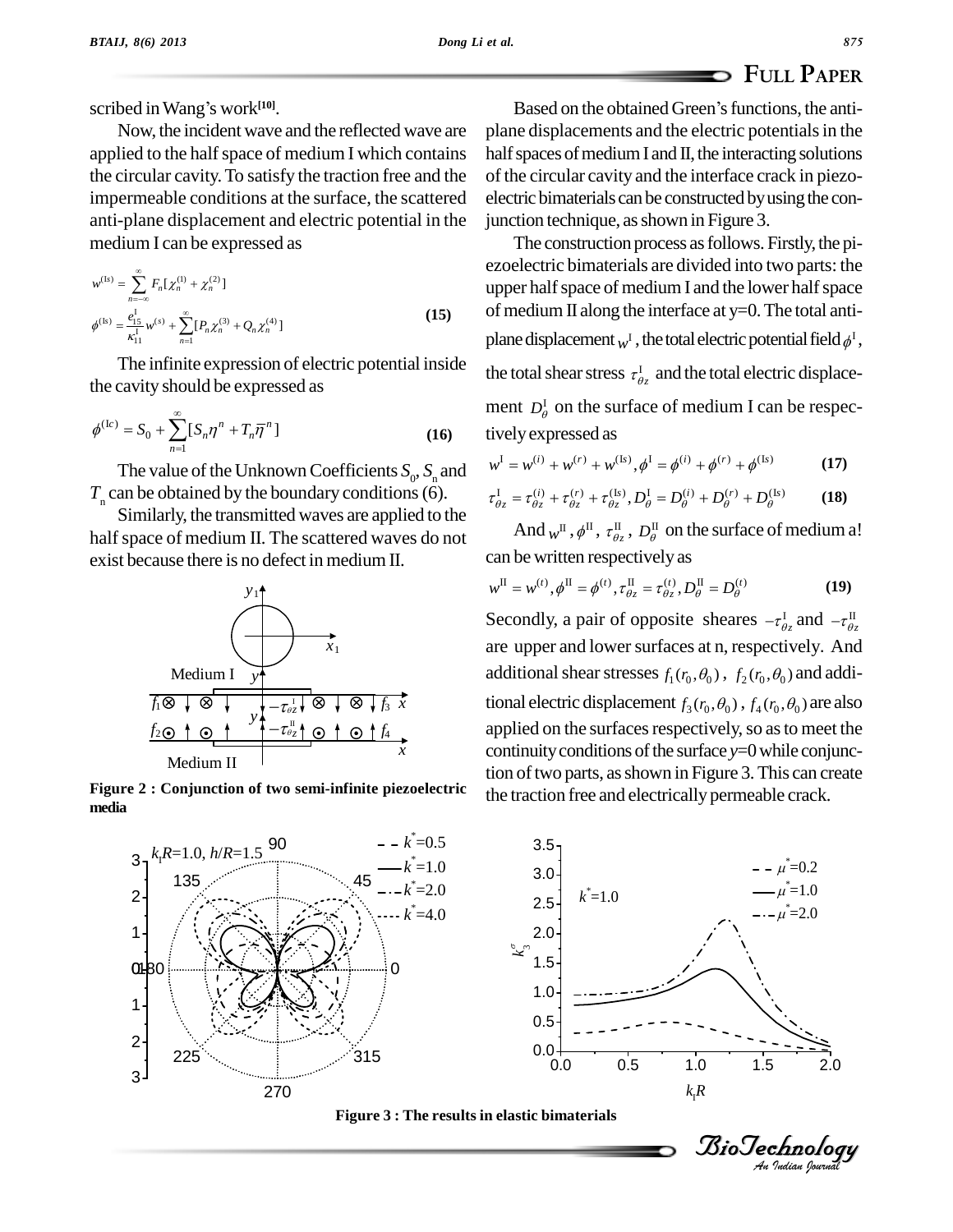j

# **FULL PAPER**

aploying the following continuity<br>+  $f_1(r_0, \theta_0) = \tau_0^{\text{II}} \cos \theta_0 + f_2(r_0, \theta_0)$ 

$$
\tau_{\theta z}^{I} \cos \theta_{0} + f_{1}(r_{0}, \theta_{0}) = \tau_{\theta z}^{II} \cos \theta_{0} + f_{2}(r_{0}, \theta_{0})
$$
  
at  $(r_{0} > A, \theta_{0} = 0, \pi)$  (20)  

$$
w^{I}(r, \theta) + w^{(f_{1})}(r, \theta) + w^{(c_{1})}(r, \theta) =
$$

$$
w^{I}(r, \theta) + w^{(f_{1})}(r, \theta) + w^{(c_{1})}(r, \theta) =
$$
  
\n
$$
w^{II}(r, \theta) + w^{(f_{2})}(r, \theta) + w^{(c_{2})}(r, \theta)
$$
  
\nat(r > A, \theta = 0, \pi) (21)

at(
$$
r > A, \theta = 0, \pi
$$
)  
\n
$$
D_{\theta}^{I} \cos \theta_{0} + f_{3}(r_{0}, \theta_{0}) = D_{\theta}^{II} \cos \theta_{0} + f_{4}(r_{0}, \theta_{0})
$$
\n(22)  
\n
$$
\phi^{I}(r, \theta) + \phi^{(f_{3})}(r, \theta) = \phi^{II}(r, \theta) + \phi^{(f_{4})}(r, \theta)
$$
\n(23)

$$
\phi^{\mathrm{I}}(r,\theta) + \phi^{(f_3)}(r,\theta) = \phi^{\mathrm{II}}(r,\theta) + \phi^{(f_4)}(r,\theta)
$$
\nWhere,

\n
$$
\phi^{\infty} = \phi^{\infty}
$$
\n(23)

By employing the following continuity conditions  
\n
$$
\tau_{\theta_{\zeta}}^{I} \cos \theta_{0} + f_{1}(r_{0}, \theta_{0}) = \tau_{\theta_{\zeta}}^{II} \cos \theta_{0} + f_{2}(r_{0}, \theta_{0})
$$
\n
$$
t(r_{0}) + w^{(f_{1})}(r, \theta) + w^{(c_{1})}(r, \theta) =
$$
\n
$$
w^{II}(r, \theta) + w^{(f_{2})}(r, \theta) + w^{(c_{2})}(r, \theta)
$$
\n
$$
w^{II}(r, \theta) + w^{(f_{2})}(r, \theta) + w^{(c_{2})}(r, \theta)
$$
\n
$$
= -\frac{1}{2} \int_{0}^{R} \cos \theta_{0} + f_{3}(r_{0}, \theta_{0}) = D_{\theta}^{II} \cos \theta_{0} + f_{4}(r_{0}, \theta_{0})
$$
\n
$$
= -\frac{1}{2} \int_{0}^{R} \cos \theta_{0} + f_{3}(r_{0}, \theta_{0}) = D_{\theta}^{II} \cos \theta_{0} + f_{4}(r_{0}, \theta_{0})
$$
\n
$$
= \int_{0}^{R} f_{1}(r_{0}, \theta) + \frac{1}{2} \int_{0}^{R} f_{1}(r_{0}, \theta) G_{w}^{II}(r, \theta; r_{0}, \theta) d r_{0}
$$
\nwhere,  
\n
$$
w^{(f_{1})} = \int_{A}^{\infty} f_{1}(r_{0}, \theta) G_{w}^{II}(r, \theta; r_{0}, \theta) d r_{0}
$$
\n
$$
= -\int_{A}^{\infty} f_{2}(r_{0}, \theta) G_{w}^{II}(r, \theta; r_{0}, \theta) d r_{0}
$$
\n
$$
= -\int_{0}^{R} f_{2}(r_{0}, \theta) G_{w}^{II}(r, \theta; r_{0}, \theta) d r_{0}
$$
\n
$$
= -\int_{0}^{A} f_{2}(r_{0}, \theta) G_{w}^{II}(r, \theta; r_{0}, \theta) d r_{0}
$$
\n
$$
= -\int_{0}^{A} f_{2}(r_{0}, \theta) G_{w}^{II}(r, \theta; r_{0}, \theta) d r_{0}
$$
\n
$$
= -\int_{0}^{A} f_{2
$$

Unknown functions  $f_1(r_0, \theta_0)$ ,  $f_2(r_0, \theta_0)$ ,  $f_3(r_0, \theta_0)$ , <sup>W1</sup>  $f_4(r_0, \theta_0)$  can be obtained by solving the following inte-CHKHOWH functions  $J_1(r_0, \theta_0)$ ,  $J_2(r_0, \theta_0)$ ,  $J_3(r_0, \theta_0)$ ,<br>  $f_4(r_0, \theta_0)$  can be obtained by solving the following integral equations with kernels of Green's functions gral equations with kernels of Green's functions

$$
\int_{0}^{\infty} f_{1}(r_{0}, \pi) [G_{w}^{I}(r, \theta; r_{0}, \pi) + G_{w}^{II}(r, \theta; r_{0}, \pi)] dr_{0}
$$
\n
$$
+ \int_{0}^{\infty} f_{1}(r_{0}, 0) [G_{w}^{I}(r, \theta; r_{0}, 0) + G_{w}^{II}(r, \theta; r_{0}, 0)] dr_{0}
$$
\n
$$
= -w^{(s)}(r, \theta) - \int_{0}^{A} \tau_{\theta_{z}}^{I}(r_{0}, \pi) G_{w}^{I}(r, \theta; r_{0}, \pi) dr_{0} \quad (\theta = 0, \pi)
$$
\n
$$
+ \int_{0}^{A} \tau_{\theta_{z}}^{I}(r_{0}, 0) G_{w}^{I}(r, \theta; r_{0}, 0) dr_{0}
$$
\n
$$
- \int_{0}^{A} \tau_{\theta_{z}}^{II}(r_{0}, \pi) G_{w}^{II}(r, \theta; r_{0}, \pi) dr_{0}
$$
\n**36.32.32.4**

$$
+ \int_0^A \tau_{\theta z}^{\text{II}}(r_0,0)G_{w}^{\text{II}}(r,\theta; r_0,0)dr_0
$$
  

$$
\int_0^{\infty} f_3(r_0,\pi)[G_{\phi}^{\text{I}}(r,\theta; r_0,\pi) + G_{\phi}^{\text{II}}(r,\theta; r_0,\pi)]dr_0
$$
  

$$
+ \int_0^{\infty} f_3(r_0,0)[G_{\phi}^{\text{I}}(r,\theta; r_0,0) + G_{\phi}^{\text{II}}(r,\theta; r_0,0)]dr_0
$$
 (25)  

$$
= -\phi^{(s)}(r,\theta), \quad \theta = 0, \pi
$$
  
The shear stress at the circular cavity's edge can be

expressed as  $\partial G^{\rm I}$  . ressed as  $\left(\begin{array}{cc} \partial G_{\alpha}^1 & \dots & \partial G_{\alpha}^1 & \dots \end{array}\right)$  $\mathbf{r}$ 

$$
\tau_{\theta z} = \tau_{\theta z}^{I} + c_{44}^{I} i \int_{0}^{\infty} f_{1}(\eta_{0}) \left( \frac{\partial G_{w}^{I}}{\partial \eta} e^{i\theta} - \frac{\partial G_{w}^{I}}{\partial \overline{\eta}} e^{-i\theta} \right) d |\eta_{0}|
$$

$$
+ e_{15}^{I} i \int_{0}^{\infty} f_{3}(\eta_{0}) \left( \frac{\partial G_{\phi}^{I}}{\partial \eta} e^{i\theta} - \frac{\partial G_{\phi}^{I}}{\partial \overline{\eta}} e^{-i\theta} \right) d |\eta_{0}| \qquad (26)
$$

The dynamic stress concentration factor (DSCF)  $\tau^*$  is defined by

$$
\tau^* = \left| \frac{\tau_{\theta z} \big|_{\eta = Re^{i\theta}}}{\tau_0} \right| \tag{27}
$$

 $\begin{vmatrix} \tau_0 & \tau_1 \end{vmatrix}$ <br>Where  $\tau_0 = -ik_1(c_{44}^1 w_0 + e_{15}^1 \phi_0)$  stands for the amplitude of the shear stress corresponding to the incident wave.

The dynamic stress intensity factor at the crack's

tip can be introduced as follows  
\n
$$
k_{\text{III}} = \lim_{r_0 \to A} f_1(r_0, \pi) \sqrt{2(r_0 - A)}
$$
\n(28)

A dimensionless dynamic stressintensity factor (DSIF)  $k_3^{\sigma}$  in the application is defined as

$$
k_3^{\sigma} = \frac{k_{\text{III}}}{\tau_0 Q}
$$
 (29)

Where  $Q = \sqrt{A}$  refer to the characteristic dimension of the crack.

#### **NUMERICALEXAMPLES**

As examples, some of the calculating results for DSCFs and DSIFs are plotted from Figure 4 up to Figure 10 based on formula (27) and formula (29). It should be recognized that the effect of some parameters will be expressed by using the following dimen sionless components<br>  $k^* = k_{\text{II}}/k_{\text{I}}$ ,  $\mu^* = c_{44}^{\text{II}}/c_{44}^{\text{I}}$ ,  $\lambda^*$ ponents<br> $\mu^* = c_{44}^{\text{II}}/c_{44}^{\text{I}}$ ,  $\lambda^* = \lambda_1/\lambda_{\text{II}}$ 

$$
k^* = k_{\rm II}/k_{\rm I} \; , \; \mu^* = c_{44}^{\rm II}/c_{44}^{\rm I} \; , \; \lambda^* = \lambda_{\rm I}/\lambda_{\rm II}
$$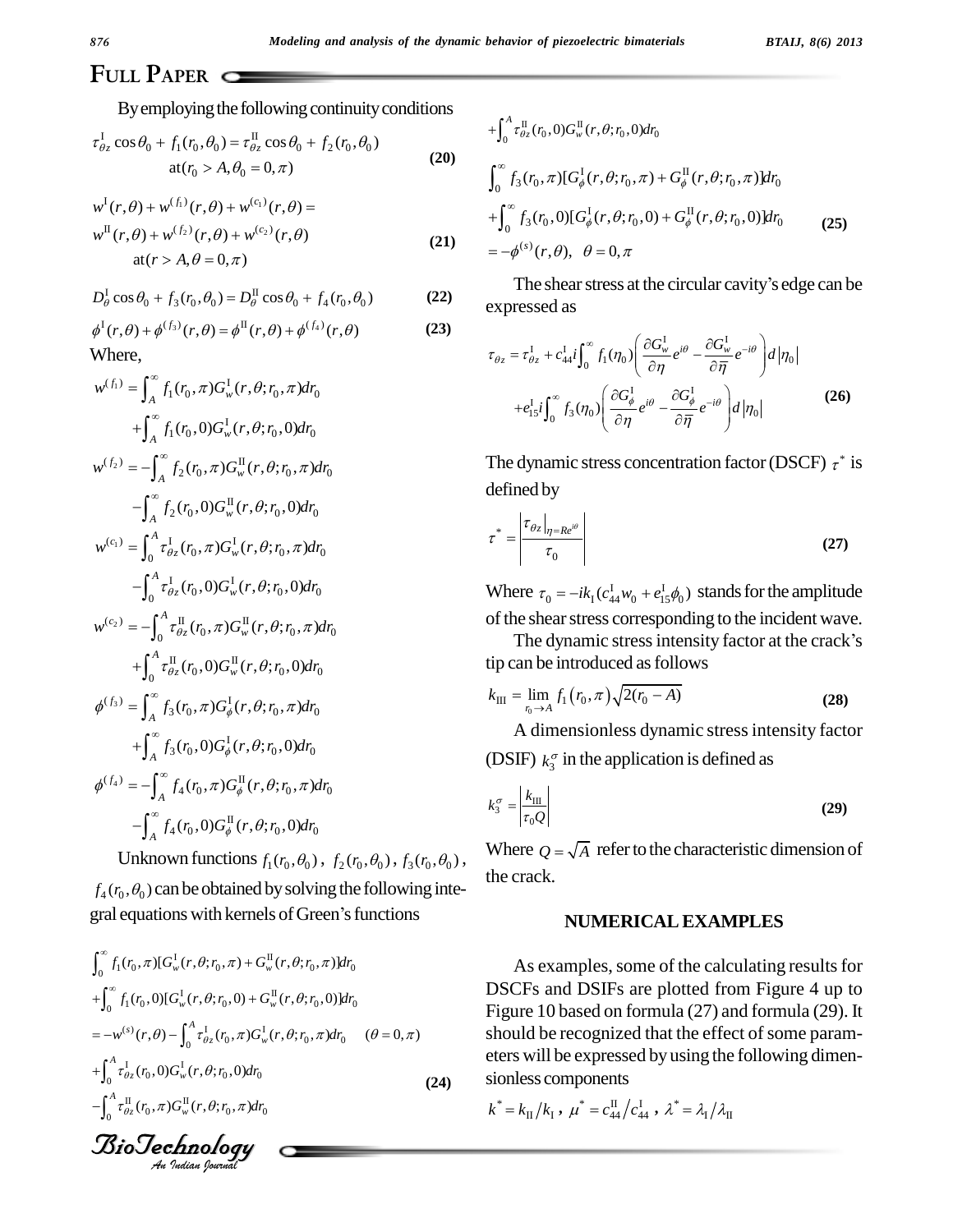

**Figure 4 : Variation of DSCFvs. density**

It can be seen from Figure 3 that the results of the present paper coincide well to document **[11]** while the two dissimilar piezoelectric media is reduced to the elastic bimaterials.

Figure 4 and Figure 5 show variations of DSCFs at the edge of the circular cavity with material constants under vertical incidence, respectively. Figure 5 shows that DSCFs increase with the increment of  $k^*$ , and the the ma locations for maximum value are obviously different according to  $k^*$ . And Figure 6 implies that the influence of the material mismatch on DSCFs is more significant at higher incident frequencies.

Figure 6 and Figure 7 show variations of DSCFs with the geometry parameters under vertical incidence, respectively. Figure 6 shows that DSCFs increase with the increment of  $h/R$  at lower frequencies, but the phenomenon is not exist at higher frequencies. Figure 7 implies that DSCFs decrease approximately with the increment of  $A/R$ . The maximum value of DSCF is obtained at *A*/*R*=2.0.

Figure 8-10 exhibits the variation of DSIFs against the materials' constants, geometric parameters and the frequencies of incident wave under vertical incidence, respectively. Figure 8 displays that DSIF attains its maximum in the region of  $k<sub>i</sub>R=1.15-1.25$  for different  $\lambda^*$ . And the DSIFs increase with the increment of  $\lambda^*$  when  $k<sub>r</sub>R<1.2$ . The mismatch of the two materials will de-



*Indian Journal*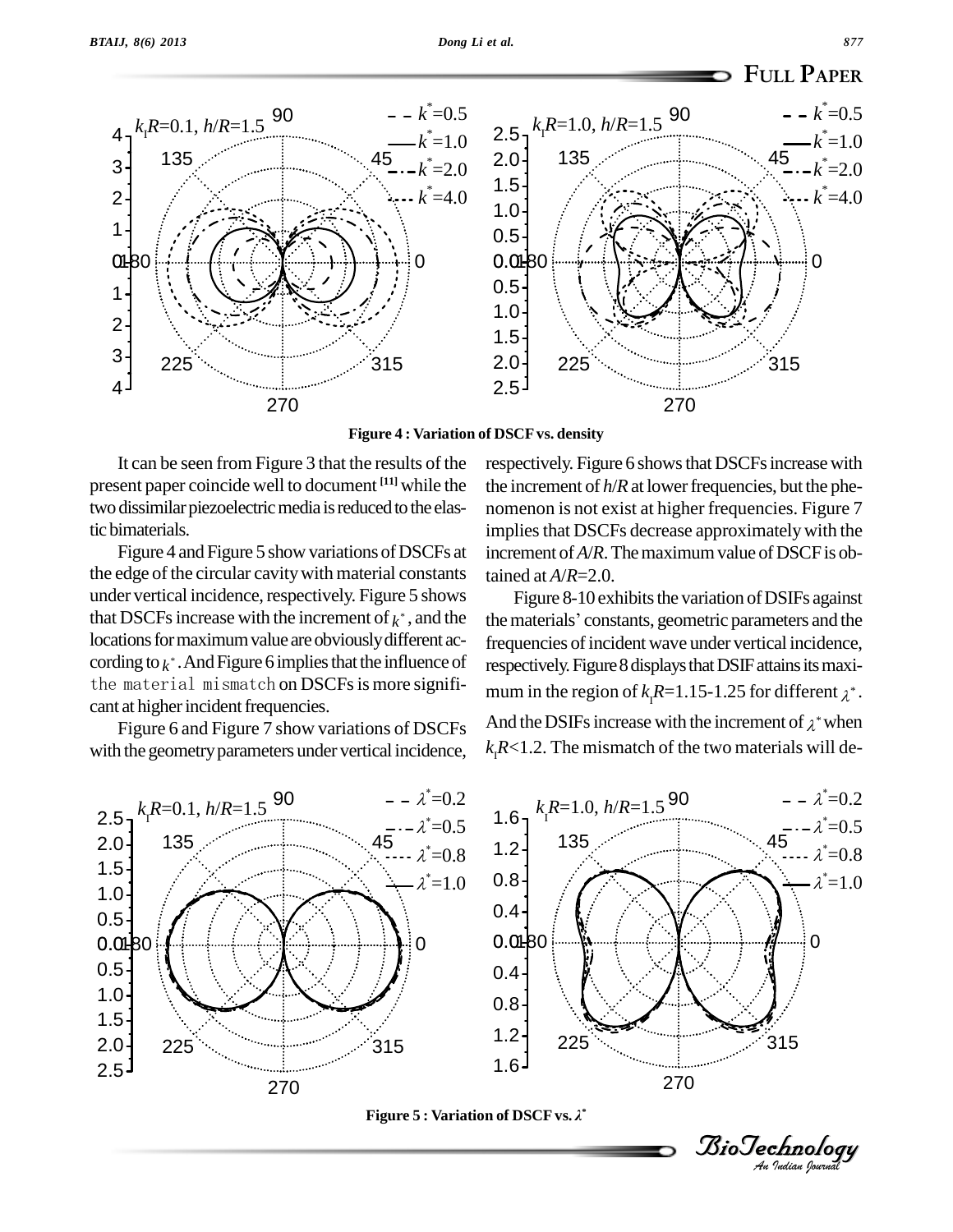



**Figure 6 : Variation of DSCFvs.** *h***/***R*



**Figure 7 : Variation of DSCFvs.** *A***/***R*

3.0





*A*/*R*=1.0





0.5 1.0 1.5

0.5 1.0 1.5  $2.0 2.5 -$ 

225